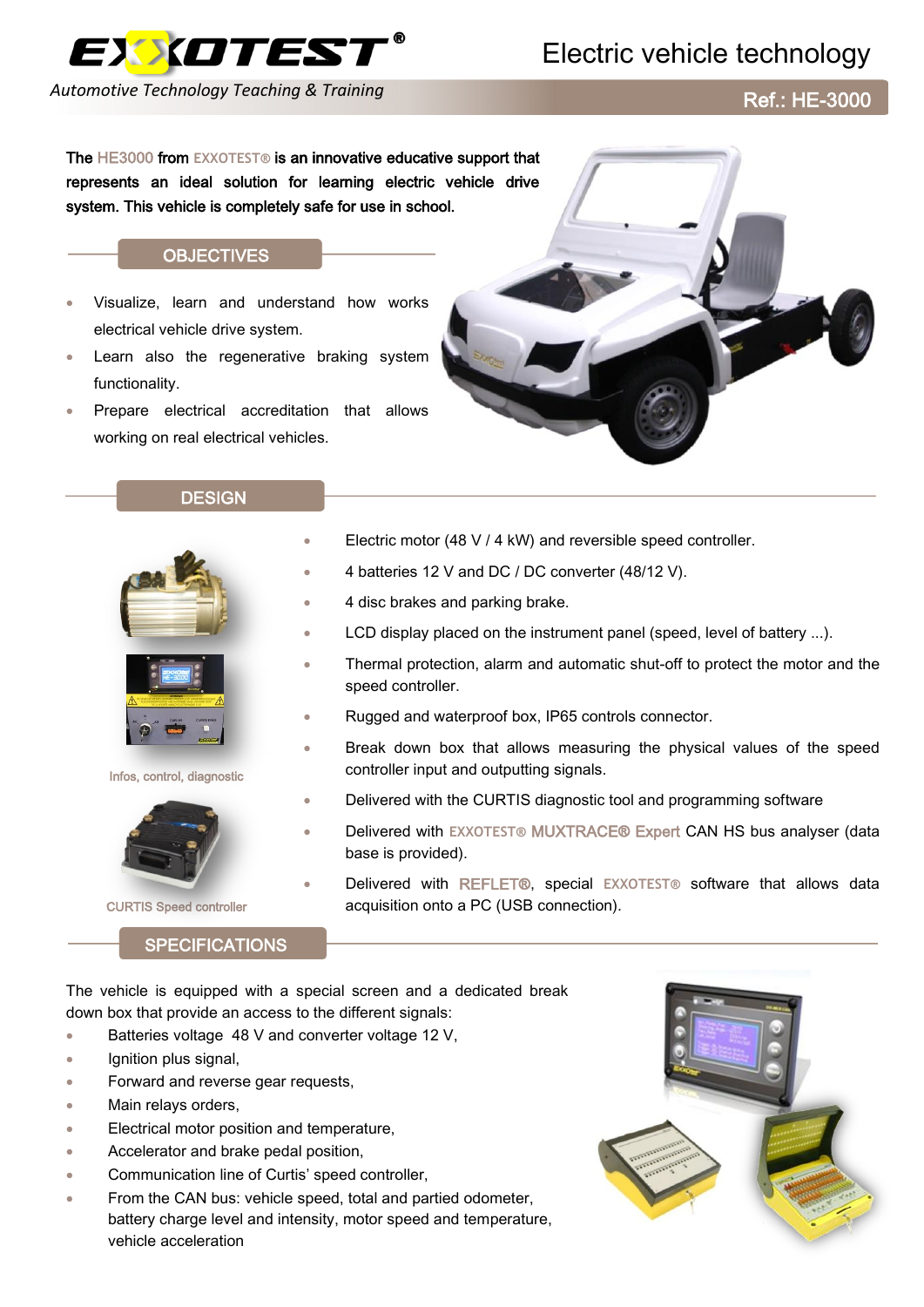Break down box calculators' input/output diagram



# **EQUIPMENT**

The HE-3000 is delivered with:

## SOFTWARE AND DIAGNOSTIC TOOL:

- REFLET®, software for acquisition and use of input / output signals.
- MUXTRACE® software for acquisition and use of CAN multiplexed network (CAN HS).







- CURTIS® software for reading and programming the speed controller parameters.
- CURTIS® Diagnostic tool: console PG 1311 designed to program, test and diagnose variable speed controller and accessories CURTIS® easily and intuitively.

## ELECTRICAL CAPACITATION / STANDARD UTE C18-550:

(Materials provided for the empowerment preparation)

- VAT "no voltage" checker, which must be used before each intervention.
- PPE personal protective equipment (face shield, isolation gloves and textile gloves).
- **EPC** collective protection equipment (signal band and chain, pole lighting, signaling label).

## This vehicle does not require electrical certification, but it helps to prepare it.